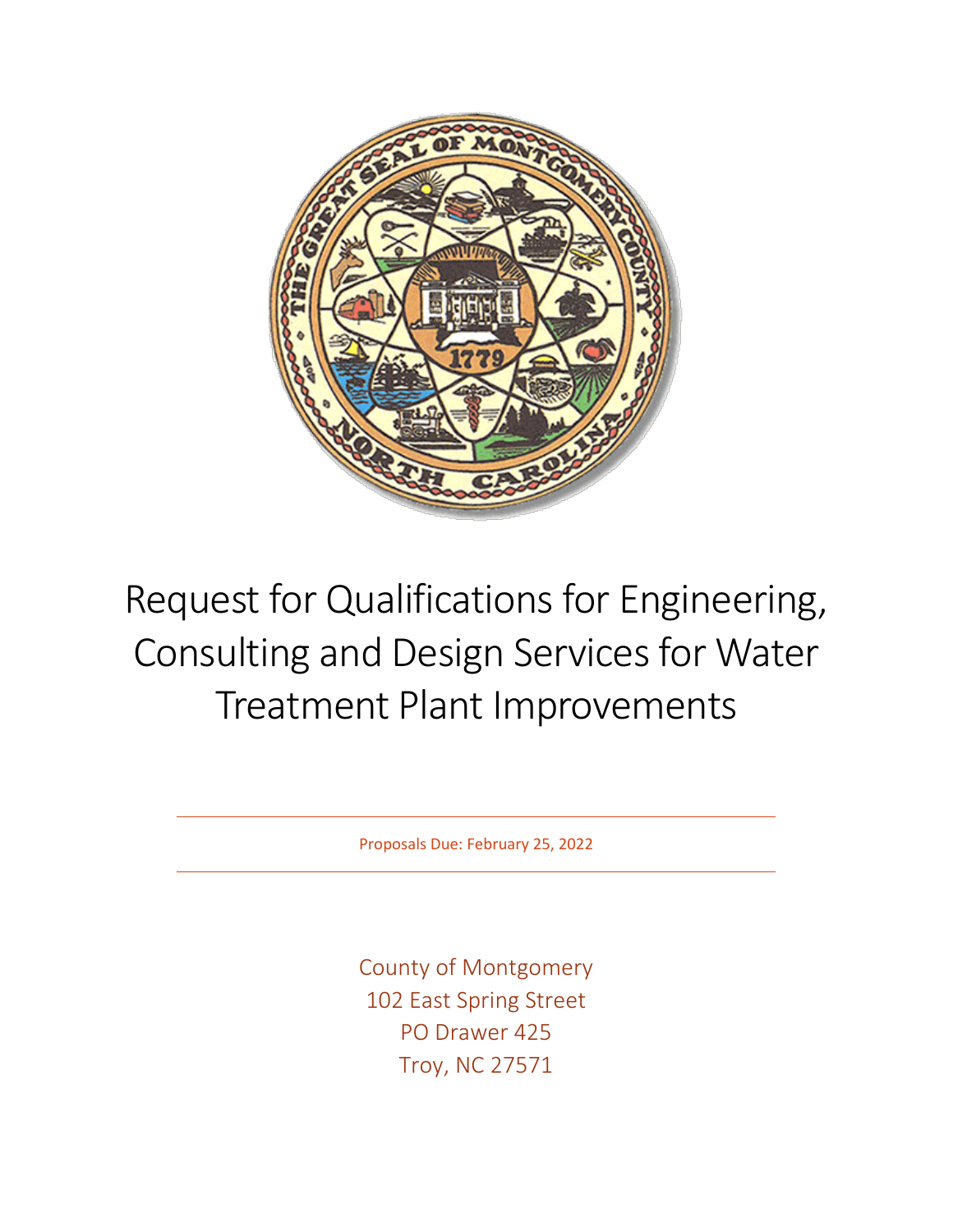# I. Project

Montgomery County is seeking statements of qualifications from professional civil engineering firms (the "Firm", or "Firms") to provide planning, engineering design, permitting, and bidding assistance which includes plans and specifications as well as construction contract administration and observation for water process improvements and for other potential infrastructure services which may become necessary for full and proper execution of projects authorized for State Fiscal Recovery Fund ("SFRF") and American Rescue Plan Act ("ARPA") purposes.

All services performed pursuant to the award of a contract resulting from this Request for Qualifications will be funded using funds appropriated to Montgomery County by the US Treasury, the State of North Carolina as well as other sources. Funds include those that are part of the American Rescue Plan Act. As such, all awarded contracts will be subject to any and/or all Federal Requirements as required and codified by United States Code of Federal Regulations, noted in Section XI herein below.

Projects include but are not limited to:

| WTP Generator Replacement                         |
|---------------------------------------------------|
| <b>WTP Misc Facility Improvements</b>             |
| 1 MG Clearwell                                    |
| WTP Sedimentation Basin Improvements              |
| High Service Pump #3 Addition                     |
| Alternative Water Supply Planning and Development |

## II. Intent

The intent of this Request for Qualifications (RFQ) is to have professional engineering firms specifically address the services required and provide the Owner with a well-considered response for those services. It is anticipated that a contract will be negotiated with the successful engineering design firm properly licensed in the State of North Carolina on the basis of demonstrated competence and qualifications for the type of professional services required.

# III. Scope of Services Required

In general, the Scope of Services will include, but not be limited to, the following:

• Working and leading discussions with the appropriate entities for water improvements;

• Assisting Montgomery County with SFRF/ARPA funding requirements, including funding applications as required. Firm should have, and be able to demonstrate, successful experience with projects acquired under the Federal Uniform Guidance requirements;

- Surveying services;
- State and local permitting processes as needed;
- Design services;
- Construction drawings;
- Assisting with the bid process;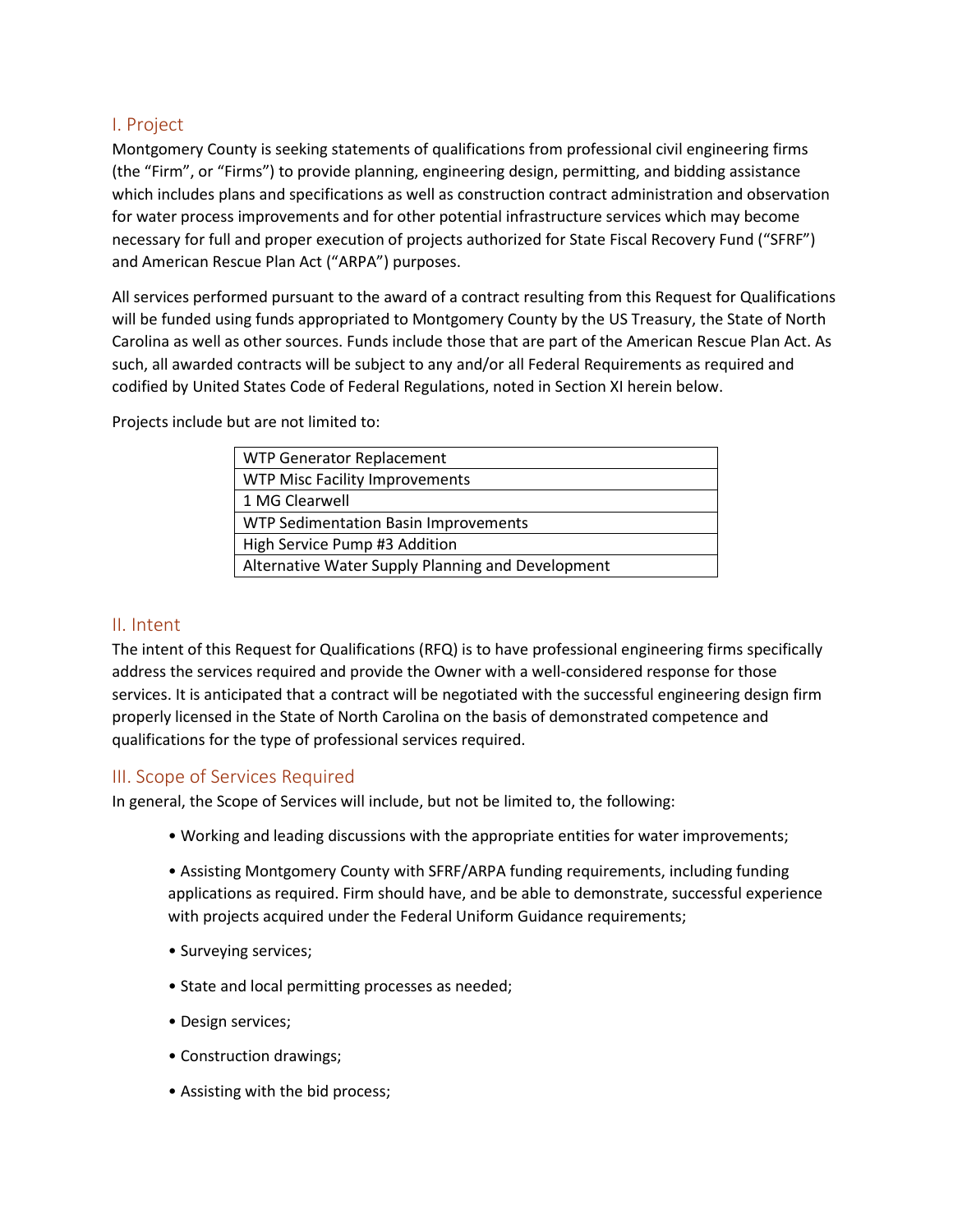- Project oversight and inspections;
- Construction administration;
- Project closeout.

## IV. Firm Qualifications

The selected engineering firm's assigned project staff must be experienced in all phases of planning, design, construction and regulatory compliance requirements of similar public facilities, have extensive knowledge of the regulations governing the design and construction in the State of North Carolina, and have a proven capability to effectively and efficiently produce a successful project consistent with, and meeting the needs of, the goals outlined by Montgomery County.

## V. Proposal Format

Proposals should be organized to include the following elements:

#### *A. Professional Qualifications - 25 points*

- 1. Include Letter of Interest. State the full name and address of your Firm and, if applicable, the branch office or other subsidiary element that will perform, or assist in performing, the work hereunder. Indicate whether it operates as an individual, partnership, or corporation. Include information showing it is licensed to operate in the State of North Carolina.
- 2. Include the name of executive and professional personnel by skill and qualification that will be employed in the work. Show where these personnel will be physically located during the time they are engaged in the work. Indicate which of these individuals you consider key to the successful completion of the project. Identify only individuals who will do the work on this project by name and title. Resumes and qualifications are required for all proposed project personnel, including all subcontractors. Qualifications and capabilities of any and all subcontractors must also be included.
- 3. Explain and support experience working with Federal Uniform Guidance.
- 4. Include list of positions and standard hourly rates.
- 5. State history of the firm, in terms of length of existence, types of services provided, etc. Identify the technical details that make the firm uniquely qualified for this work.

#### *B. Projects Listing - 25 points*

The written proposal must include a list of current similar projects including brief description, size, cost, staff involved, etc. The proposal listing must also include descriptions of three (3) past projects of similar size and scope, including size, cost, staff, completion period, etc. List of projects on which the Firm assisted with compliance with Federal Uniform Guidance during bid process, including type & size of project, value, and the firm participation and experience in working with Uniform Guidance. Projects listing must exhibit experience in the project area and indicate proven ability in implementing similar projects for the firm and the individuals to be assigned to this project.

#### *C. Proposed Work Plan – 30 Points*

Provide a detailed and comprehensive description of how the Firm intends to provide the services requested in this RFQ. This discussion shall include, but not be limited to: how the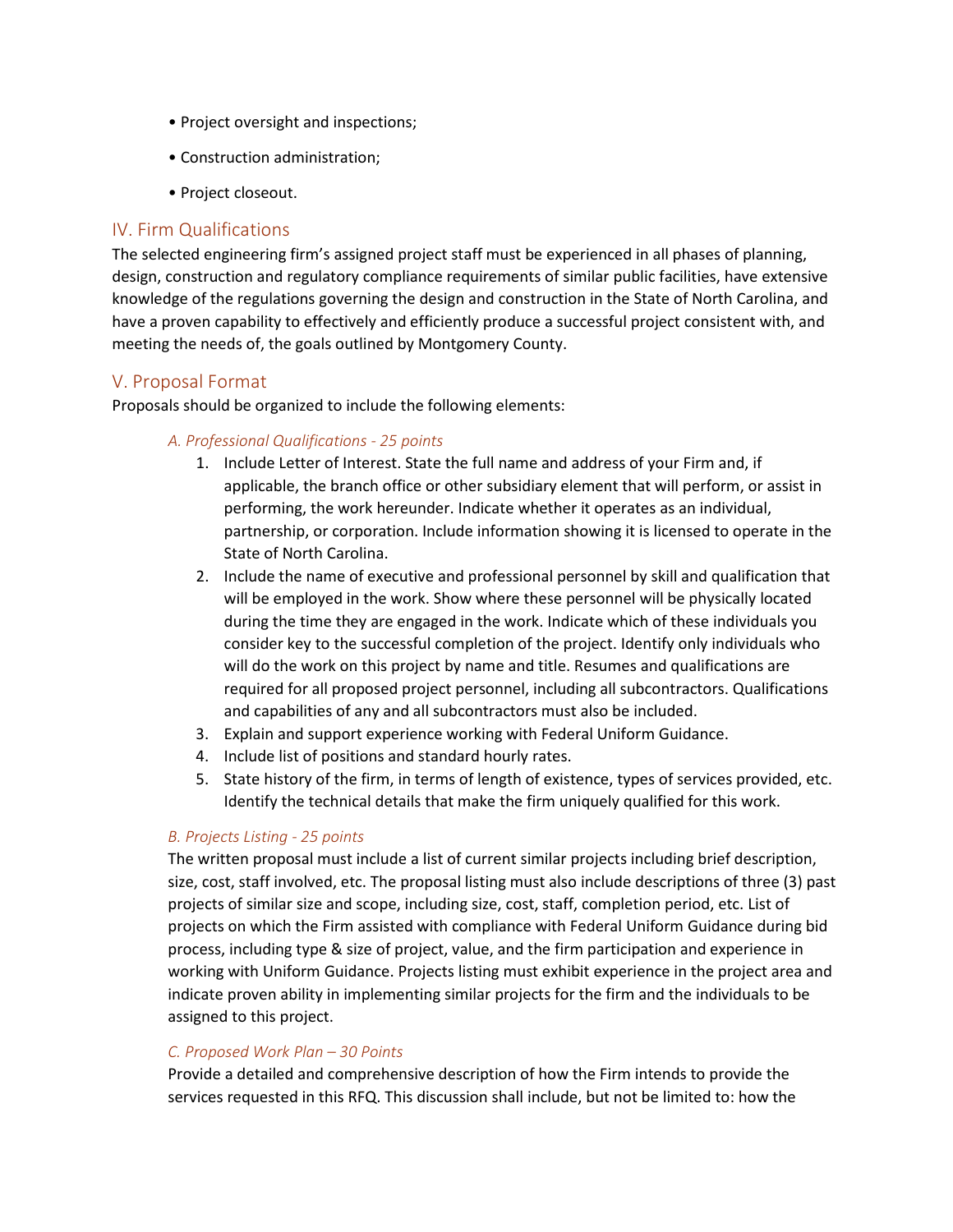project(s) will be managed and scheduled, how and when data will be delivered to the County, communication and coordination, the working relationship between the Firm and County staff, and the Firm's general philosophy in regards to providing the requested services. Responses will be evaluated on the clarity, thoroughness, and content of their responses to the above items.

## *D. Legal Status of Consultant – 10 Points*

Must include all litigation or other legal action taken against Firm or that Firm was involved in within the last five years and indicate disposition of each case.

#### *E. References – 10 Points*

A complete list of client references, minimum of Three (3), must be provided for similar projects recently completed. It shall include the firm/agency name, address, email, telephone number, project title and information, and contact person.

#### *F. Attachments – No point value*

Must provide, with submission, a copy of firm's standard proposed contract. This contract will be reviewed and revised as necessary to meet Federal, State and County legal requirements. Submission of a qualifications statement in response to this Request for Qualifications denotes acceptance of all necessary revisions. Failure to do so will be grounds for rejection.

## VI. Proposal Evaluation and Selection Process

- 1. Montgomery County intends to select the most qualified firm(s) on the basis of best overall qualifications package that, in its sole opinion, is most advantageous to the County.
- 2. A proposal with all the requested information does not guarantee the proposing Firm to be a candidate for additional consideration. The Committee may contact references to verify material submitted by the Firm.
- 3. The ranking of proposals and recommendation of any Firm is the sole responsibility of the County.
- 4. The County, at its sole discretion, may choose to schedule interviews with any, all, or none of the selected Firms. If interviews are to be held, selected Firm(s) will be given the opportunity to bring in their interview team to discuss their qualifications, past experience and proposed work plan in more detail. The Firm's interview team must include the Firm's project team members expected to complete a majority of work on the project, but no more than six members. The interview shall consist of a presentation of up to thirty minutes (length will be provided by the Committee) by the Firm, including the person who will be the project manager on this contract, followed by approximately thirty minutes of questions and answers. Audiovisual aids may be used during the oral interviews.
- 5. Manager/Board Approval and Contract Negotiation/Execution: A recommendation of the highest rated Firm will be presented to the County's Manager or Board for approval and authorization to begin negotiations for an agreeable contract and fees. If after discussion and negotiation, a mutually agreeable agreement and fee is not successful, negotiations will be terminated and the County may enter into negotiations with the second highest rated firm, and so on.
- 6. All Firms who submit SOQs will be notified of the selection results.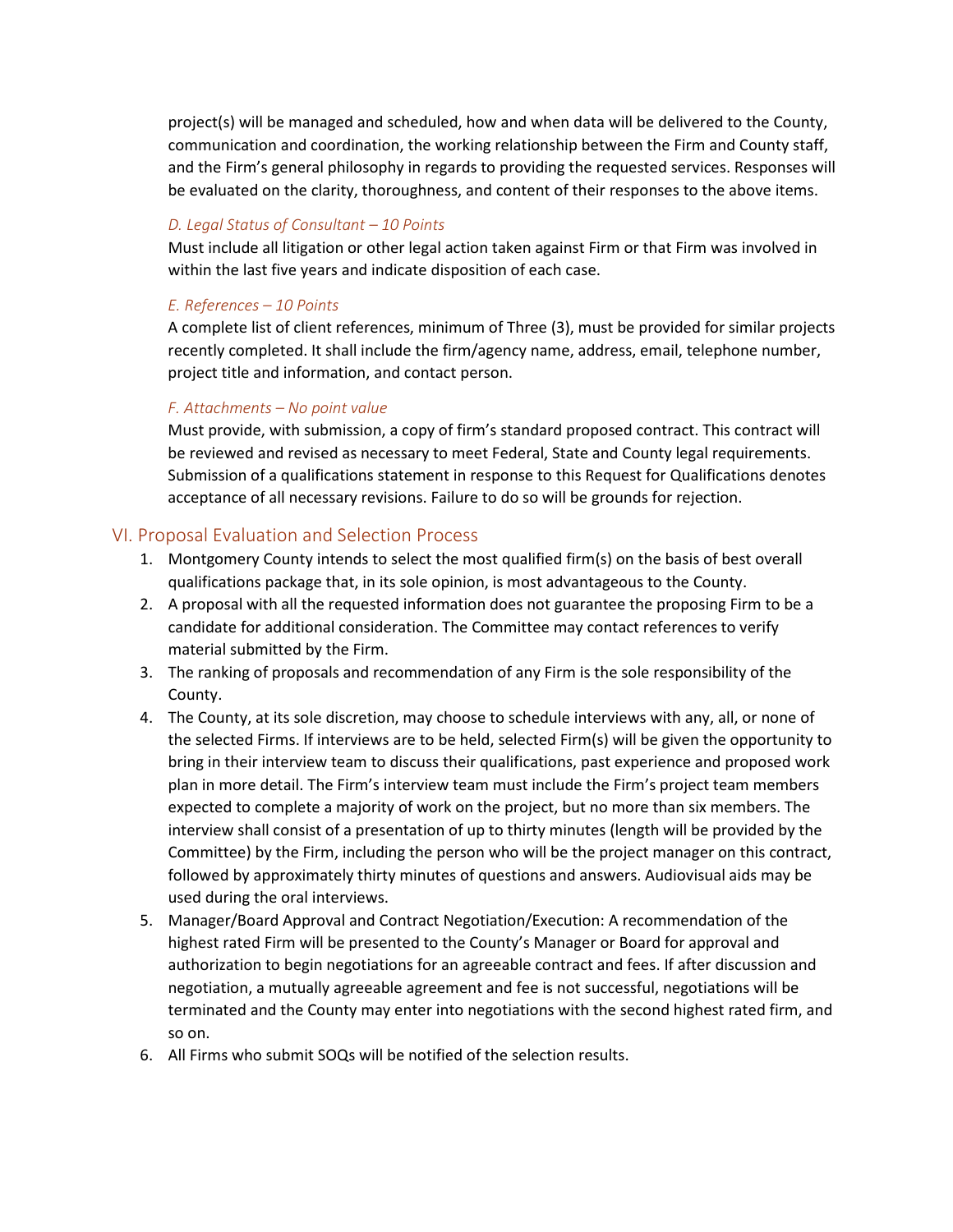# VII. Project Timeline

The proposed key activities and milestone dates for the project include:

- RFQ Announced and Distributed 2/1/2022
- Deadline for Respondent Questions 2/18/2022
- Proposal Submission Deadline 2/25/2022
- Firm interviews and site visits, if needed TBD March 2nd-7th, 2022
- Necessary Selected Firm Notification and Contract Negotiation TBD 2022
- Award of Contract March 15, 2022

# VIII. Submission of Proposal Packages

Electronic copies are preferred and should be forwarded by email to: [manager@montgomerycountync.com.](mailto:manager@montgomerycountync.com) Please note there is a 25MB file limit.

US Mail copies: County of Montgomery Attn: County Manager PO Box 425 Troy, NC 27371

UPS or FedEx: County of Montgomery Attn: County Manager 102 E. Spring St. Troy, NC 27371

To be considered, submissions must be received at the following address no later than 5:00 PM Friday, February 25, 2022:

# IX. General Conditions of the Request for Qualifications

- A. Any and all cost incurred by respondents in preparing or submitting a statement of qualifications for the project shall be the respondents' sole responsibility.
- B. All submissions, responses, inquiries, or correspondence relating to this RFQ will become the property of Montgomery County when received.
- C. Montgomery County reserves the right to: accept or reject any and all submissions received in response to this Request for Qualifications; cancel the RFQ process at any time; request additional information or clarification of information provided in a response without changing the terms of the Request for Qualifications; elect not to proceed with any of the respondents; modify the scope of the work; re-solicit RFQs; or choose not to award for any reason.

# X. Confidentiality of Documents

North Carolina General Statute Chapter 132, Public Records, governs the accessibility of records compiled by NC Governmental Entities. In general, all documents submitted in response to this Request for Qualifications are subject to public disclosure unless specifically exempted by North Carolina General Statute §132-1.2 and §66-152 which provide definitions and protection of certain documents and information from public disclosure that constitute a "trade secret," provided it meets the specific conditions as outlined in §132-1.2(1)a-d.

Montgomery County will attempt to withhold from public disclosure, or redact documents or information, designated "confidential trade secret" that clearly meet the conditions of NC G.S. §132- 1.2(1)a-d to the extent that it is entitled or required to do so by applicable law. Regardless, Montgomery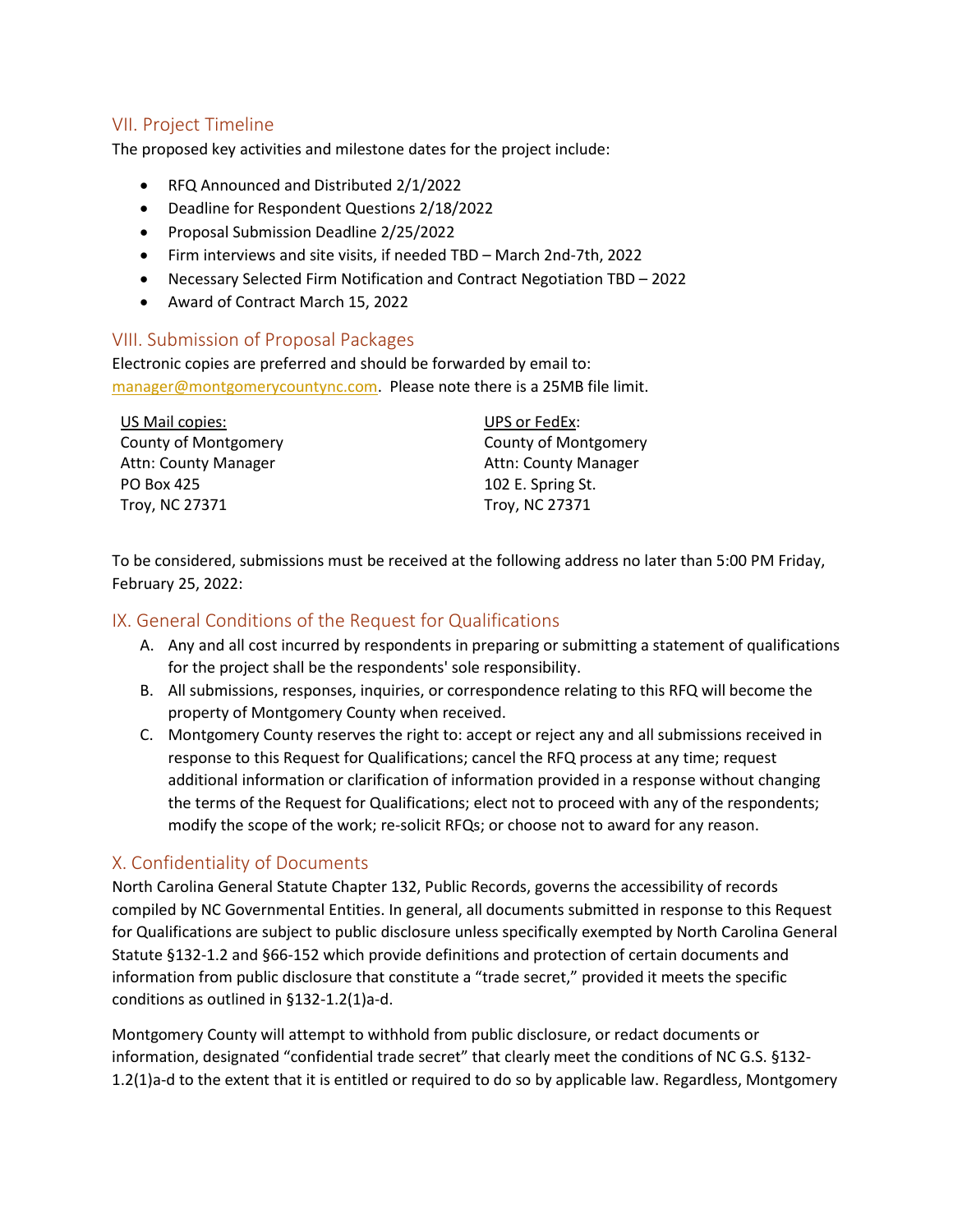County shall not be held responsible for any information that is released nor shall Montgomery County be held responsible for nor pay any penalty or expense in relation to information so released.

Any submission marked "confidential" or "trade secret" in its entirety may be rejected at the sole discretion of Montgomery County.

# XI. Federal Contracting Requirements

The following Federal Contracting Requirements shall be incorporated into the Service Contract between the County and the Contractor. Capitalized terms not defined in this Attachment shall have the meanings assigned to such terms in the Contract. All references to the "Contractor" or "Company"or "Vendor" or "Provider" shall be deemed to mean the Contractor so named in the agreement. This Contract will be funded in whole or in part with federal funding. As such, federal laws, regulations, policies and related administrative practices apply to this Contract. The most recent of such federal requirements, including any amendments made after the execution of this Contract shall govern the Contract, unless the federal government determines otherwise. This document identifies the federal requirements that may be applicable to this contract. The Contractor is responsible for complying with all applicable provisions, updates or modifications that occur in the future relating to these clauses. To the extent possible, the federal requirements contained in the most recent version of the Uniform Administrative Requirements for federal awards (Uniform Rules, or Guidance) codified at 2 CFR Part 200, including any certifications and contractual provisions required by any federal statutes or regulation referenced therein to be included in this contract are deemed incorporated into this contract by reference and shall be incorporated into any sub-agreement or subcontract executed by the Contractor pursuant to its obligations under this Contract. The Contractor and its sub-contractors, if any, hereby represent and covenant that they are have complied and shall comply in the future with the applicable provisions of the original contract then in effect and with all applicable federal, state, and local laws, regulations, executive orders, and rules and local policies and procedures, as amended from time to time, relating to Work to be performed under this contract.

#### Drug Free Workplace Requirements

Drug-free workplace requirements in accordance with Drug Free Workplace Act of 1988 (Pub 100-690, Title V, Subtitle D). All contractors entering into federal funded contracts over \$100,000 must comply with Federal Drug Free workplace requirements as Drug Free Workplace Act of 1988.

## Contractor Compliance

The Contractor shall comply with all uniform administrative requirements, cost principles, and audit requirement for federal awards.

## Conflict of Interest

The Contractor must disclose in writing any potential conflict of interest to the County of Montgomery or pass through entity in accordance with federal policy.

Access to Records and Reports (applies to all contracts regardless of contract amount). The Contractor must maintain an acceptable cost accounting system. The Contractor agrees to provide the County, the Grant Agency Administrator, the Comptroller General of the United States, or any of their authorized representatives access to any technical specifications, books, documents, papers, and records of the